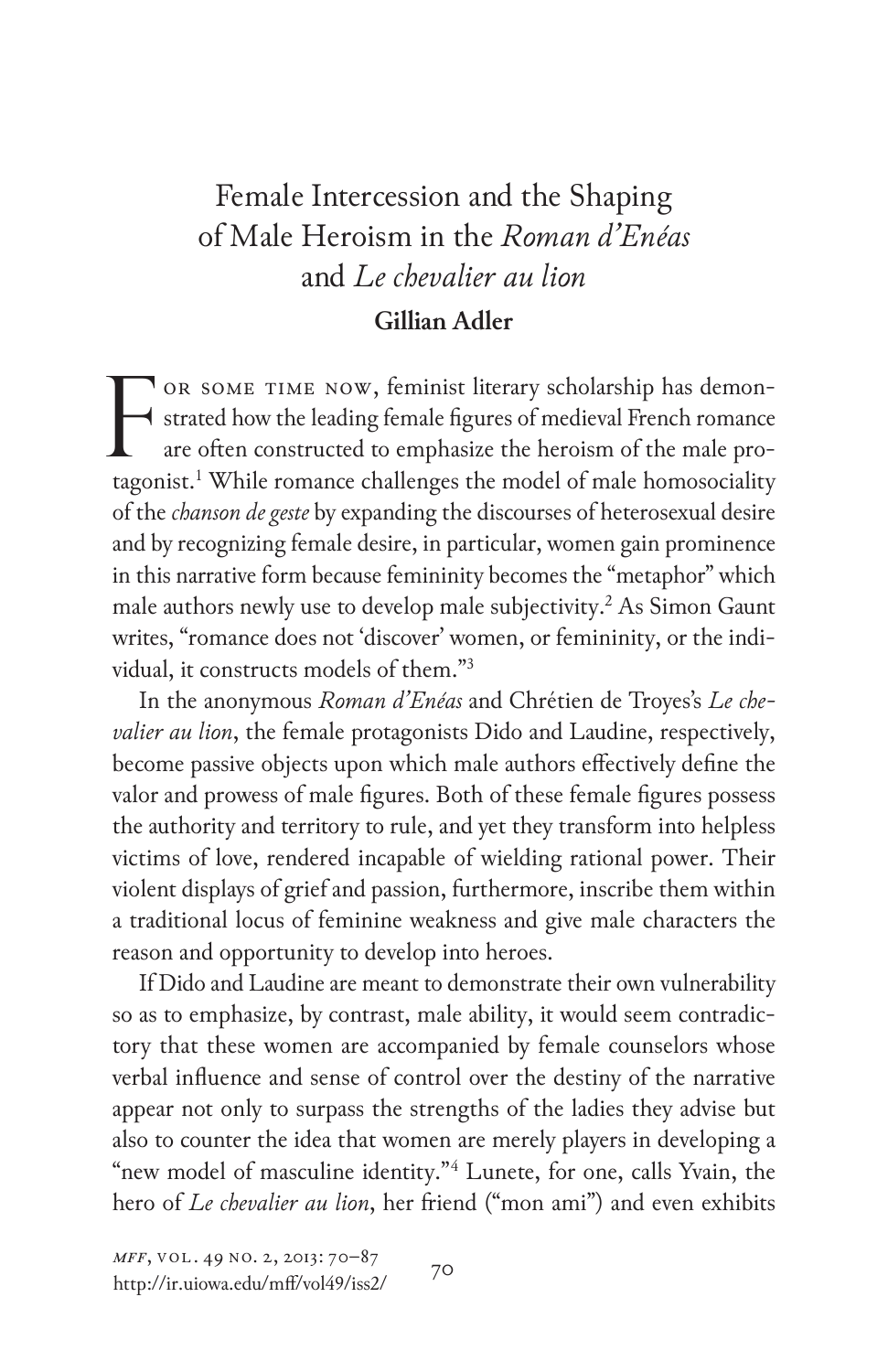certain unfeminine characteristics, challenging the "strong sense of alterity" which romance often uses to construct masculinity in relation to femininity.<sup>5</sup> Indeed, these female intercessors ostensibly corroborate a more empowering reading of female romance figures, a view that forbids reducing women to "a cipher, a sign standing for a hidden male-male relationship" and that undermines the conclusion that medieval representations of femininity are the product of male fantasy, suggesting instead that romance can be read, as E. Jane Burns writes, for "something other than the dominant discourse that medieval heroines' bodies and voices were designed to convey."6 And yet, though both Lunete and Anna, Dido's advisor, wield influence in a way that distinguishes them from the helpless "heroines" of romance, closer examination suggests that they play a role in constructing instances of female weakness and victimization and, in fact, use their verbal counsel to do so. The following pages will argue that the powerful voices and intercession of the female counselors in both the *Roman d'Enéas* and *Le chevalier au lion* reveal a potential to resist, subvert, or deconstruct the patriarchal systems that dominate these romances, but that their uses of authority enfeeble women and legitimize the male heroism that triumphs by the end of the narrative. First, I will give brief attention to the influence of Anna, who is refigured from Virgil's text, to examine how her misguided advice to Dido reinforces the patriarchal imagination of the twelfth-century aristocracy. Second, and in greater detail, I will trace the more complicated influence of Lunete, through whom Chrétien possibly rewrites the *Roman d'Enéas*'s Anna. Lunete, who moves from wily servant clerk to female victim to recuperative intercessor, occupies an essential role in the construction of the hero's journey. As I will show, the recurring manifestations of Lunete's authority throughout Chrétien's narrative reflect the increased mobility and dynamism of women in medieval romance, but also the way in which even intercessory women are constructed to reinforce the normative gender ideology of twelfth-century romance and are subsumed within the masculinist programs of the genre.

The *Roman d'Enéas*, a twelfth-century adaptation of Virgil's *Aeneid*  in the tradition of the French *romans antiques*, develops episodes of female subjectivity to mold a more valiant, medievalized Aeneas, an epic hero whose legitimate, exogamous marriage to the proper woman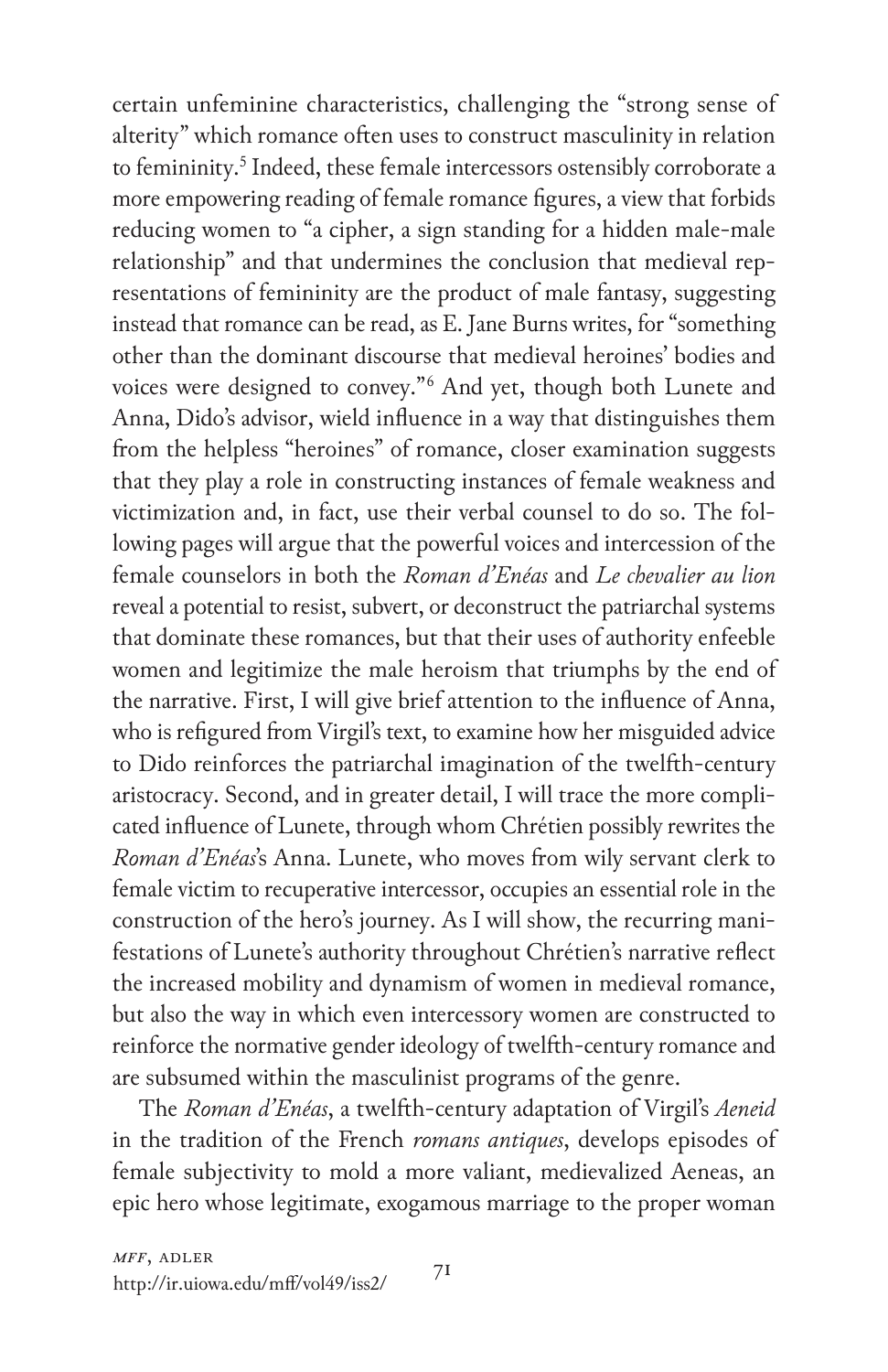facilitates his inheritance of a land upon which imperial foundation can occur. Marriage to Lavine, as various scholars have shown, represents a commercial and social transaction in which the woman is a vehicle of exchange, and the important sequence of Lavine and Enéas falling in love is added not simply to satisfy courtly literary conventions and readerly expectations. Enéas's westward movement is inspired by erotic prophecy, and his legal binding to Lavine through an arrangement with her father, Latinus, gives him the keys to his political destiny. As Marilynn Desmond states, historically "the institution of marriage allowed each generation to renegotiate kinship networks and land," and "aristocratic women . . . were the conduit by which the power relationships between noble men were formed and maintained."7 Within this context, Lavine becomes the proper "conduit" through which Enéas can become the rightful foundational hero. This ideology of gender is implicit in the framework of feudal thought that transforms the classical *Aeneid* into a narrative that envisions wives as integral to the construction of empire.

The anonymous French poet heightens the drama of the Dido scene, then, to prove that the Carthaginian queen is an inadequate match for Enéas, preventing the hero's journey to a future Rome and thus the Virgilian philosophy of history as *translatio imperii*. By the time Enéas reaches the shores of Carthage, Dido has proved her autonomy and her successful reign over a commercially sophisticated empire *without* the help of a husband. She is an agent of desire and choice rather than the object of feudal exchange, and thus she does not, as Desmond points out, "circulate among men."8 Dido's ability to rule even surpasses that of male leaders: "Dame Dydo tint le pays, / miex nel traitast cuenz ne marcis; / onc ne fu mais par une femme / miex maintenu honnor ne regne." (264-67; Lady Dido ruled the country better than any count or marquis would have ruled it. No domain or realm was ever thereafter better governed by a woman.)<sup>9</sup> The origin story of Dido's power effaces male presence as well. The queen comes to rule not through inheritance, but through her wealth ("sa richece"), her cunning ("son savoir"), and her prowess ("sa prouesce") (290-92). When her husband Sichaeus is killed, Dido flees and soon acquires Carthage, a city protected by its strategic position on the coast of Libya. Her ruse to gain the land in Africa from a prince is an explicit subversion of male power. Even the frequent use of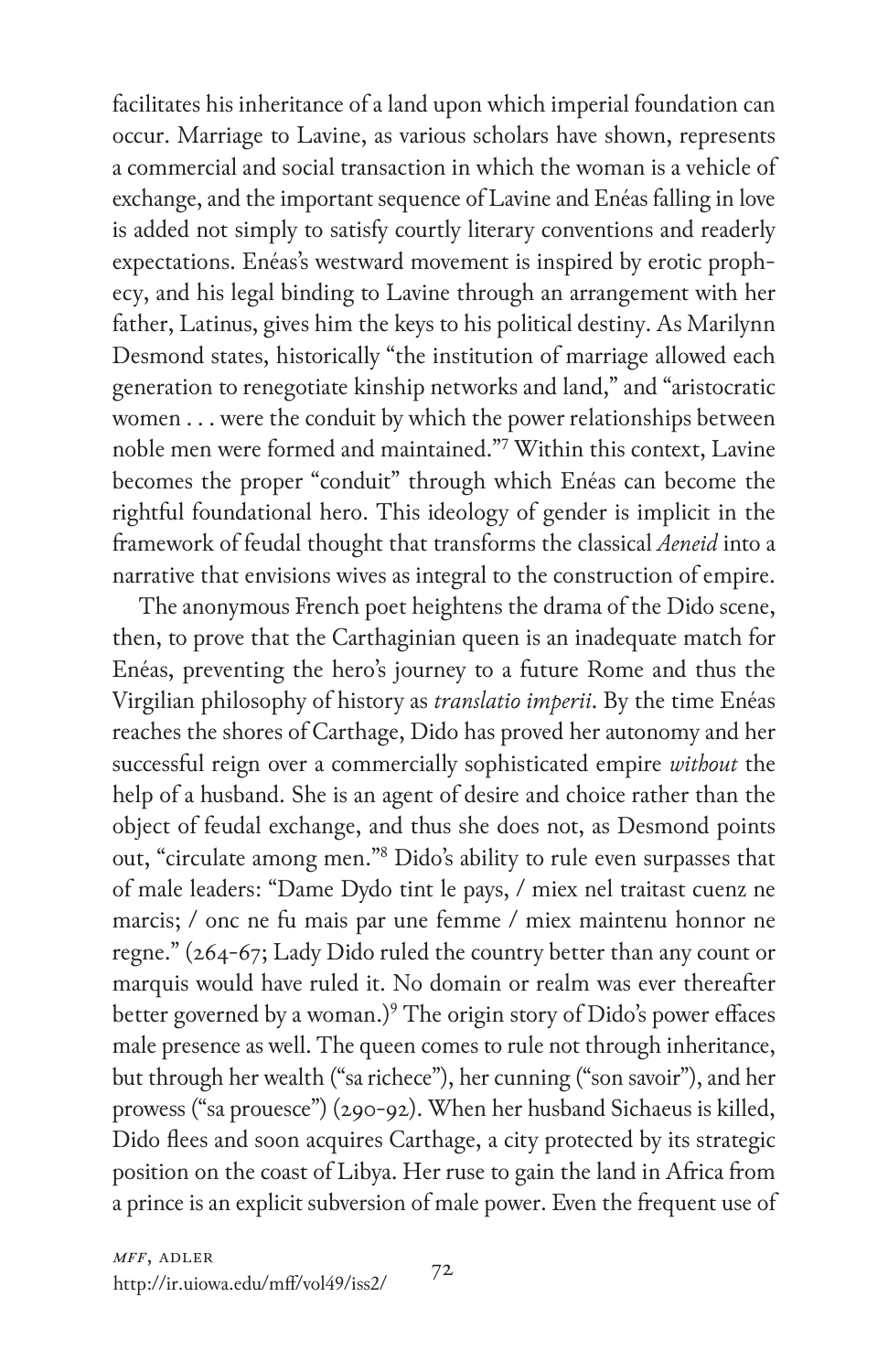*engin* in the description of Dido makes her a match to the male heroes of other Old French romances, such as Floire in *Floire et Blancheflour*. The term, as Robert Hanning points out, creates an atmosphere of "a city constructed with rare and marvelous artfulness" as it here connotes "wit, readiness to take advantage of a situation, problem solving, manipulation of others, and shaping materials into unusual, effective forms . . . not by force but by the gifts of the mind."10

But these qualities make Dido a difficult female figure for the *Roman d'Enéas*'s author to accommodate and one he must ultimately suppress. The elaboration of Dido's love-wound through the Ovidian language of desire and the image of the queen's swooning and collapse emphasize the violence of her passion and the vulnerability of her rulership. To begin with, while material treasures, natural wonders, and architectural complexity make Dido's Carthage spectacular, loyal baronial support for the queen is never established. The mortal poison that incites Dido's love for Enéas and pierces her heart (890; "il li tresperce la corraige") quickly compromises the qualities representing stable command as the inflamed heart comes to dictate Dido's decision-making. The poet shows the dramatic change in the queen, who becomes ineffectual in displacing autonomous male control. Dido's violent passions and rather uncourtly aggressive pursuit of the hero, as first seen in Virgil's *Aeneid*, are contagious, dangerous, and transgressive of twelfth-century standards of female behavior, particularly because, as Desmond indicates, "the normative role for female characters is to be the object of desire, not to be the desiring agent."11

The *Roman d'Enéas* represents it as fortunate that Dido has Anna, a still rational and intercessory force, to call upon in her dire state of lovelorn suffering, focusing the scene of Anna's persuasion of Dido toward Enéas on the need to forget the dead. Anna, who has played no role in building the empire that defines Dido's independent success, ignores her sister's proven capacity to live without male support. Oblivious to Venus's magic and to the destructive potential of Dido's new love, Anna constructs reasoned arguments for Dido's pursuit of Enéas. But serving as both sister and *confidente*, Anna blurs matters that relate to the public and private spheres and makes an ill judgment that rationalizes Dido's betrayal of her own city. Even when Dido claims she must die rather than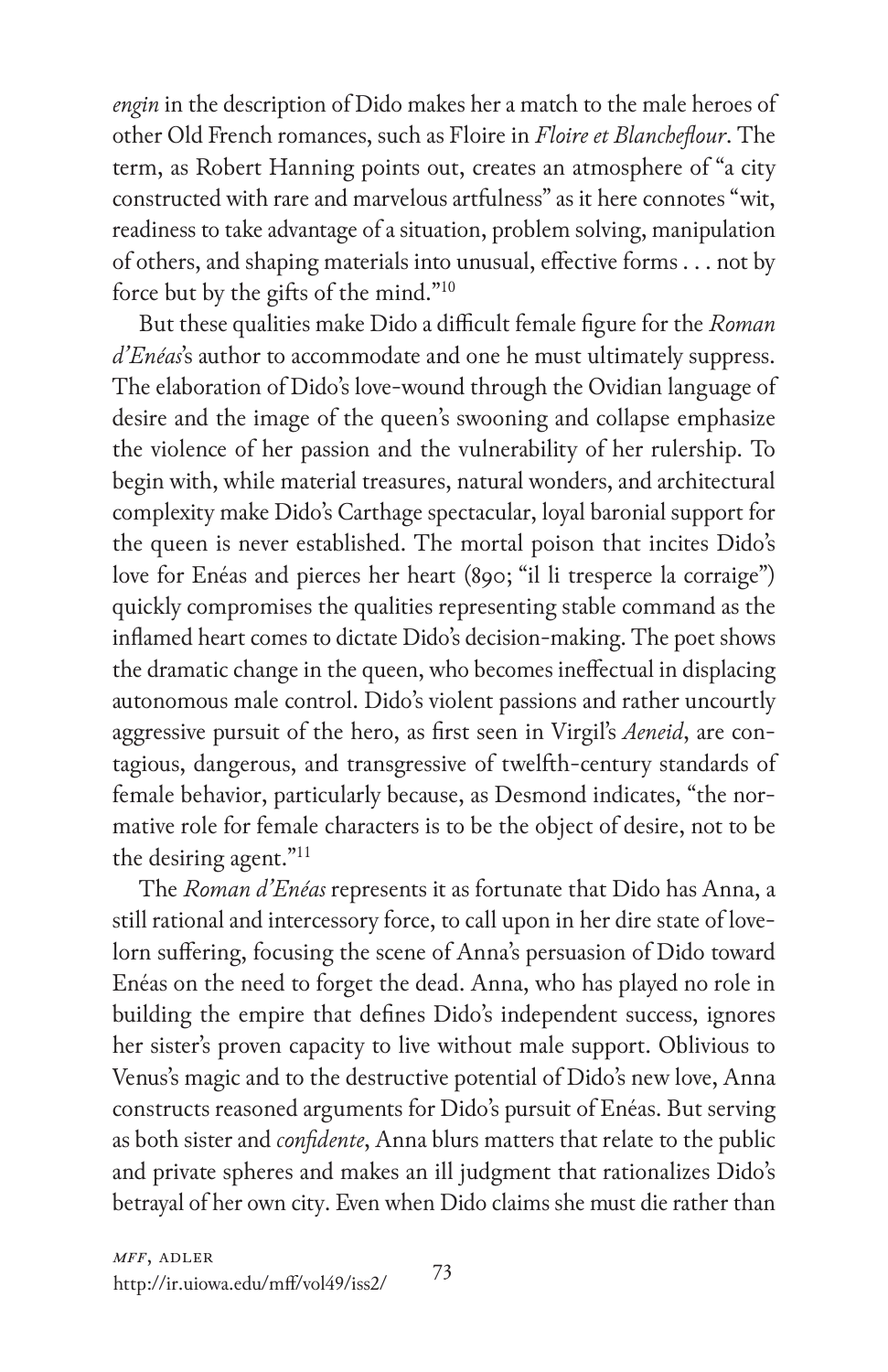love Enéas because of her oath to Sichaeus, Anna encourages her sister to resign herself to love, perhaps supporting Dido's passion, but also seeing marriage as a feudal obligation, a necessary contract of exchange that predicates the securement of property. Undermining Dido's established power, she argues that without Enéas the city of Carthage will be unprotected, newly subject to foreign threat:

> Qui maintendra vostre cite, Vostre terre, vostre herité? Ne puet estre longues par femme Bien maintenu honnor ne regne; Poy fait on son commandement Se n'a autre maintenement.

(1432-37; Who will preserve your city, your land, your domain? A land or realm cannot well be long maintained by a woman. She accomplished little by her command if it has no other support.)

However, Anna's message that a woman cannot maintain a realm contradicts what the narrator has already shown us, that is, the elaborate mechanisms of defense in the city, the city's political cohesion, and the enormous wealth symbolizing its power. Indeed, at first, the narrator seems to suggest that Carthage might be a place where Enéas could settle. Dido's Carthage approaches the status of a future Rome. The goddess Juno had wished that Carthage would become head of the world: "Touz li mons fu a lui enclin / de son enpire ne fust fin." (504-5; She wished it was head of the world, and that all the kingdoms in it would be completely subject to her.) Thus, while Dido has created a land impervious to foreign threat, Anna reimagines her as a female victim. Following Christopher Baswell's thesis in his chapter on "Men in the *Roman d'Enéas*," I take Anna's advice here as a reminder of the patriarchal power that this poem insists is essential to the creation of empire.<sup>12</sup> Anna's wish to unite the foreign Enéas with Dido suggests that she is part of the campaign for male imperial power.

Anna belittles Dido's previous political and social commitments when she brushes aside Dido's oath to Sichaeus and dismisses the dead as unimportant: "Jamais n'avrez nul bien du mort . . . ou mort n'a mais recovrement" ( $1424-26$ ; Never will you have any good from the dead ...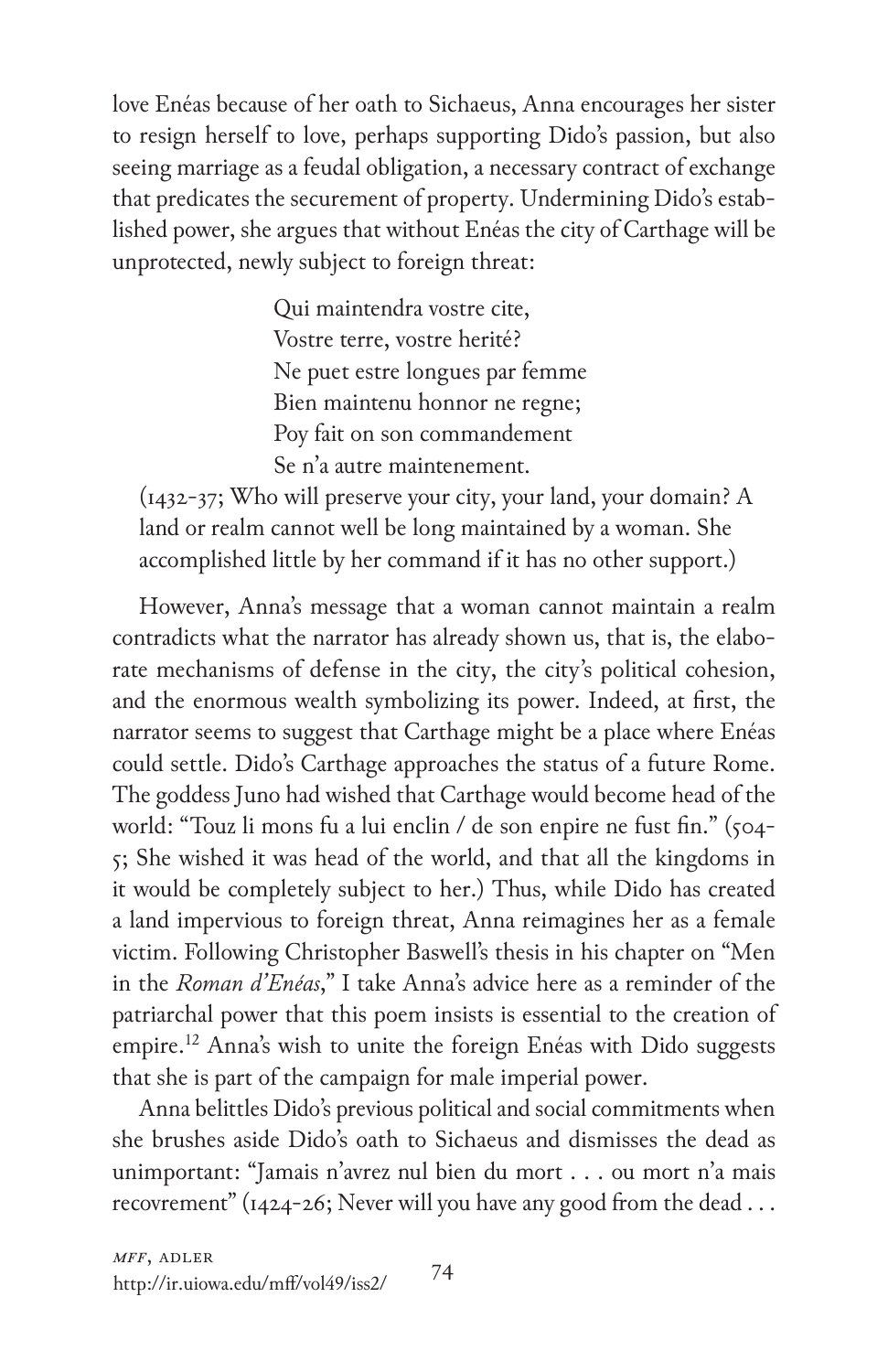in the dead there is never any recovery). But Anna's dismissal of the dead as a means to look to the future places her in opposition to a key catalyst to Enéas's fulfillment of his political destiny and his forward movement: the deceased Anchises, whose prophecy, uncovered in the underworld in Book 4, guides his son to the true marriage and empire. Furthermore, Anna's undercutting of male baronial power leads Dido to face serious consequences; once the barons of Dido's court, who have previously been denied the queen's love, receive word of her transgression from Rumor, they quickly find the opportunity to make a statement about the tenuousness of the female oath and to renounce their allegiance. Their communal denunciation of Dido symbolizes the suppression of feminine power and subjectivity for scenes of male kinship that will continue for the rest of the romance, reinforcing the notion that models of gender in the genre itself are "grounded in compulsory heterosexuality and homosocial desire."13

Anna's advice, which substantiates the drive for male political control and territorial expansion, is inseparable from the tragic outcome of Dido's affair. Her intercession provokes Dido's movement toward death, which signifies the complete erasure of singular female power. Dido's epitaph proves Anna's failure to provide a normally competent ruler under a poisonous spell of madness with the proper wisdom that might resurrect her power:

> . . . illuec gist Dydo qui por amor s'occist; onques ne fu meilleur païene s'elle n'eüst amor soutaine, mais elle ama trop follement, savoirs ne li valut neant.

(2224-29; Here lies Dido, who killed herself for love. There would have been no better pagan if solitary love had not seized her: but she loved too madly and her wisdom availed her nothing.)

Thus, Anna's intercession, even as it appears as a consolation to the "heroine" in Book 4, helps to suppress female rational and ruling power, accommodating the demands of the patriarchal universe represented in the *Roman d'Enéas*. Similarly, the response to Venus's exercise of magic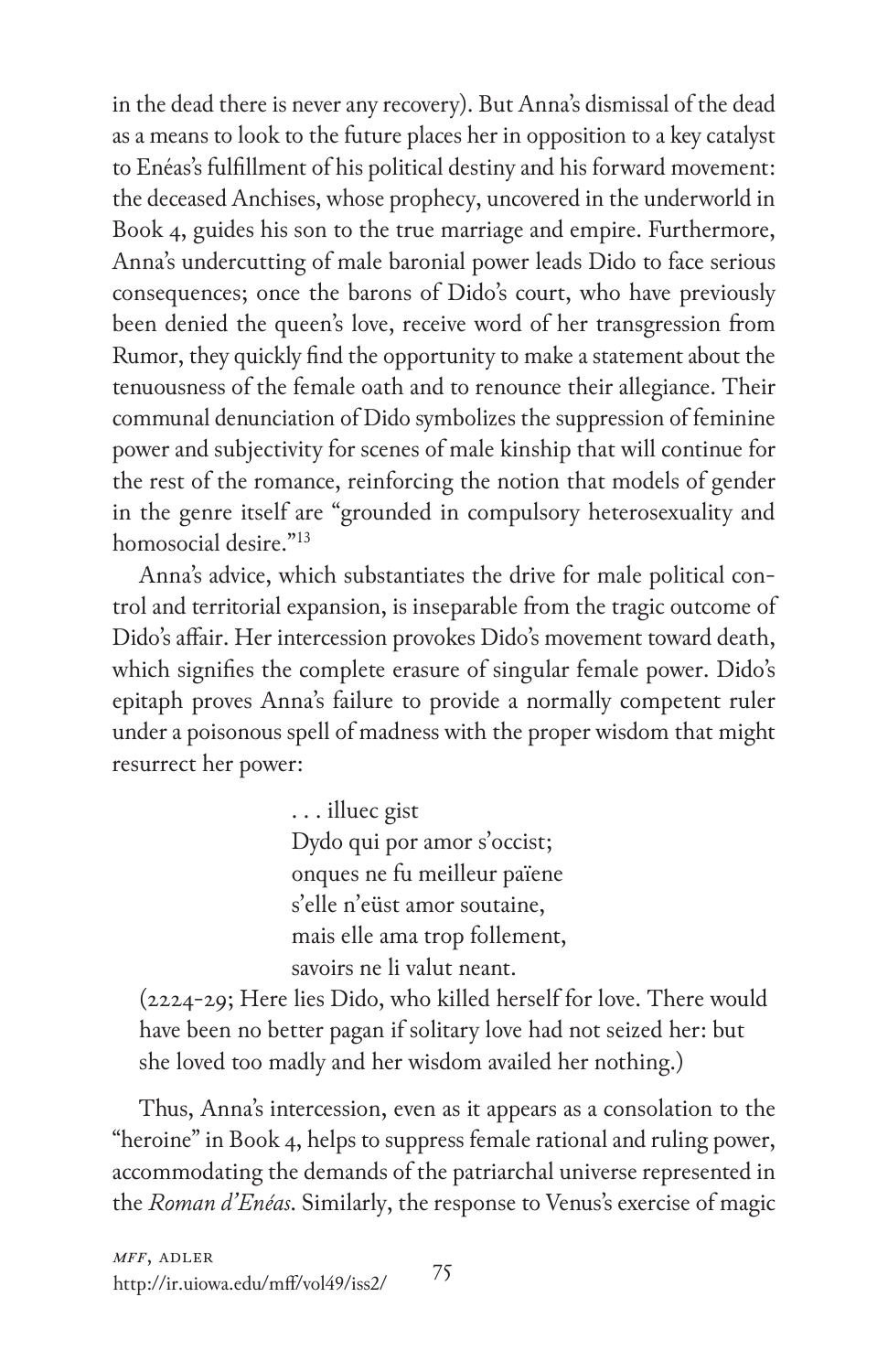for her son suggests that female will for desire is regarded as unacceptable. The mother's plan is undermined when Enéas follows the command of the male gods to depart for new adventures. Enéas's regret for his obedience to his mother's authority on the eve of the destruction of Troy symbolizes the general view of female authority as flawed in the narrative: "ma mere me fist retorner / . . . Ainz puis ne finay de mal traire, / puis ay eü moult de contraire." (1274-77; My mother caused me to withdraw . . . since then I have never ceased to suffer evil, and I have had many a great misfortune.) It prophesies the rejection of the wishes of Lavine's mother in the later scenes in which Enéas and Turnus battle for the hand of Lavine and the inheritance of Latium. Mothers, like other intercessory female figures, attempt to intercede in governmental futures, but maternal authority is always forfeited for paternal control of political destiny. The dialogue between Dido and Anna is expanded only to give evidence of the instability of female rule and the limitations of female homosocial bonds and to suggest the promise of male leadership. Indeed, Enéas's eventual arrival upon the shores of Latium signifies the opportunity to rewrite the Dido episode. The courtship between Lavine and Enéas on the surface celebrates mutual love, but their marriage serves to legitimate new political alliances. Their passion appears, as William Burgwinkle puts it, "less than scalding" and "biological urges [prove] more strategic than instinctive" in the context of feudal arrangements through marriage.<sup>14</sup> Furthermore, in the negotiation of marriage between Lavine and Enéas, the paternal figure, Latinus, appears as a reminder that this is an exchange specifically between men. We see here that the narrator employs femininity in a new way but to Virgil's same ends, to establish, according to Baswell, "the Virgilian themes of paternal genealogy and divine destiny to justify the Trojans' imperial claims," while also appealing to particular concerns of the twelfth-century audience. This is why Lavine is "the one female character whose will, once acknowledged, must finally be integrated by the epic."<sup>15</sup>

Chrétien de Troyes's *Le chevalier au lion* ostensibly offers a very different model of female intercession. Lunete directs narrative events: she facilitates Yvain's encounter with the female object of desire, Laudine; she induces Laudine to take him as husband, and thus protector of her kingdom; and, after Yvain's process of betrayal and redemption, she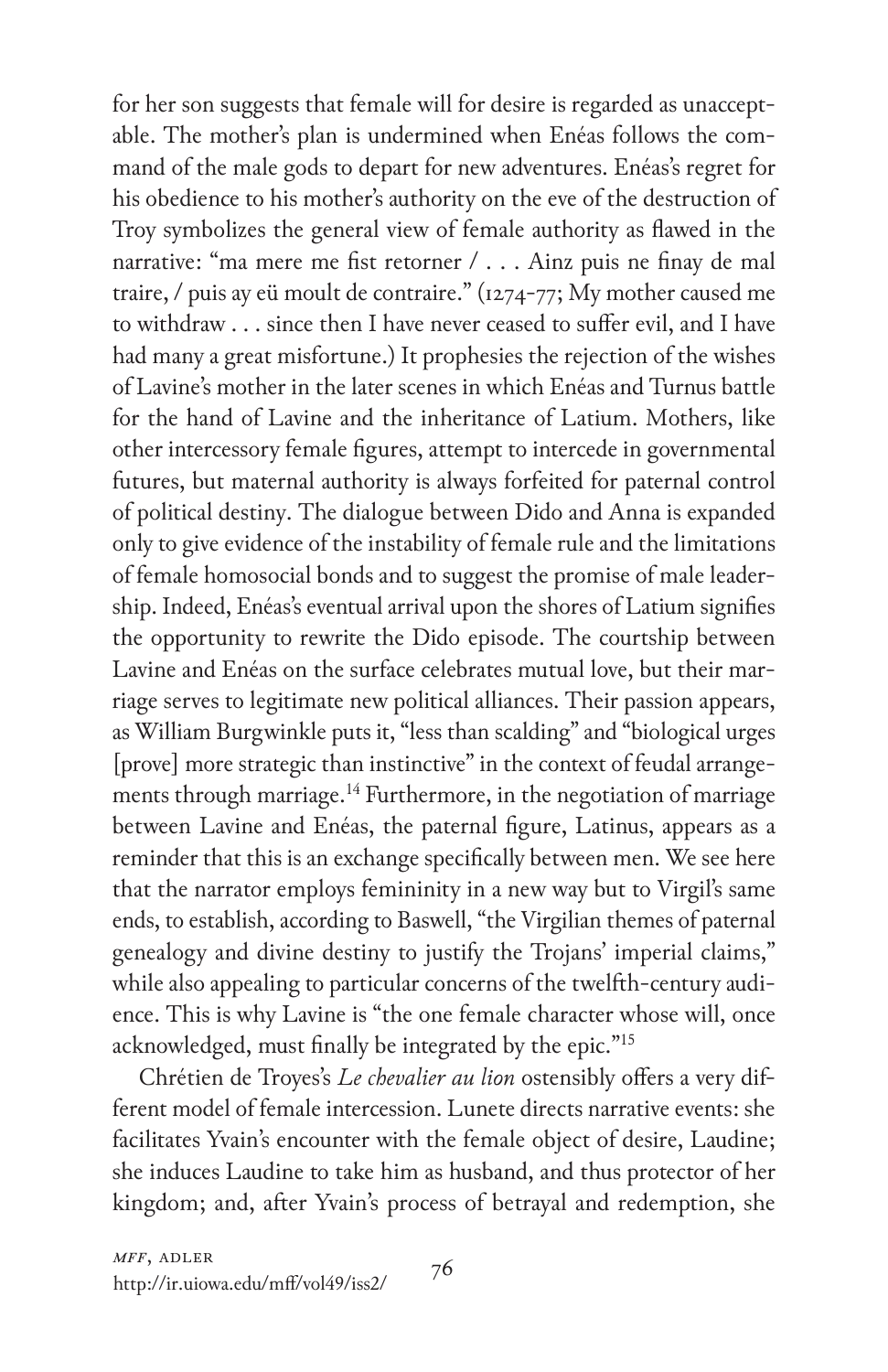ensures the happy reconciliation of her two advisees. Lunete controls the actions of both men and women, and the scene of harmony with which the romance concludes seems to distinguish her from Anna, whose power over Dido advances the queen to a devastating end.

However, in spite of her profound ability to impel the characters to action, Lunete's success as mediatrix is defined by the extent to which she can facilitate Yvain's heroism, both as lover and as warrior. As courtly adviser, recuperative intercessor, but also, as I will show, abused and meek victim, Lunete becomes a narrative device of chivalric romance that aids in constructing Yvain's masculine identity at the expense of female autonomy.

Lunete legitimizes Yvain's rulership by exaggerating both Laudine's desirability, which is correlatively related to her vulnerability, and by emphasizing the impossibility of female independence. Problematizing the exercise of female authority as soon as she enters the narrative, Lunete forms a shadow world at a critical juncture in the hero's journey. Having just fatally wounded Esclados, Yvain has wound up entrapped in his enemy's court and, even worse, has failed to procure the evidence of his victory, the proof needed to avenge the shame of Calogrenant and to display Yvain's own chivalric honor. While Lunete is tied to the widowed queen incidentally victimized by Yvain's crime, she serves in this scene to promise Yvain's safety and to ensure the protection of his reputation.

Lunete's mission, while representative of the female ability to shape a man's destiny, requires the manipulation of her Lady and the eroticization of the female body for male pleasure. However, first, in the encounter between Lunete and Yvain, we learn that her orchestrating power over Yvain is qualified and even made illusive by the nature of her oath to him. Lunete wishes to repay Yvain out of gratitude for his earlier example of male courtesy in the face of her own inadequacy, an instance that conveniently occurs prior to and beyond the diegetic material of *Le chevalier au lion*. Lunete's inexperience in the ways of courtly conduct opens the door for Yvain to demonstrate, conversely, his own *courtoisie*. Lunete recalls the event:

> Espoir ne fui mie si sage, Si courtoise, ne de tel estre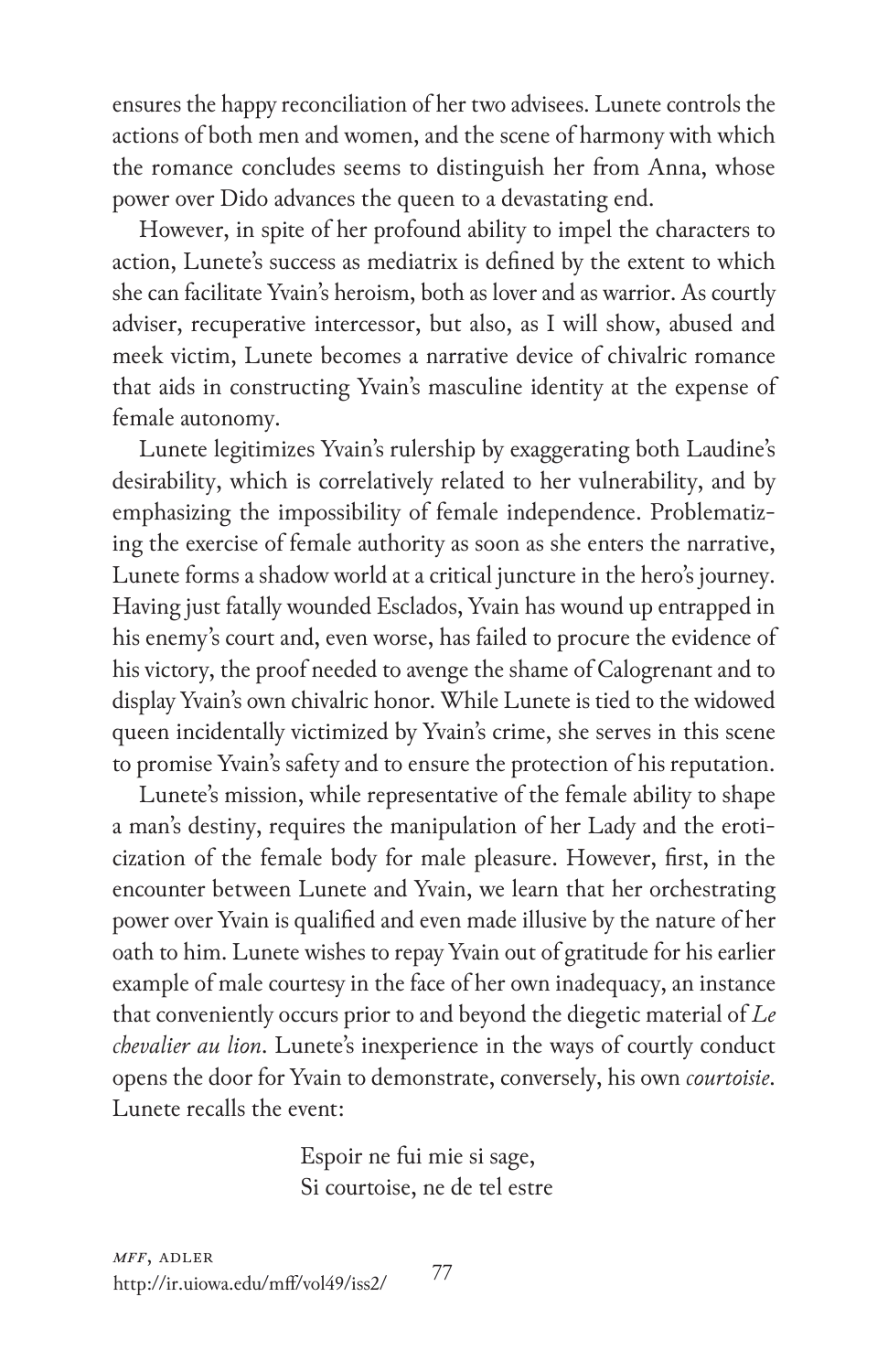Comme puchele devoit estre, Mais onques chevalier n'i ot Qui a moi degnast parler mot, Fors vous tout seul, qui estes chi. Mais vous, la vostre grant merchi, M'i honerastes et servistes.<sup>16</sup>

(1004-9; Perhaps I did not show the courtesy, prudence, or fine behavior a maiden should; yet not a knight there bothered to say a word to me except you alone, who are now here. Out of your deep compassion you honored and served me, and for the honor you paid me, I shall reward you now.)

By predicating Lunete's actions on Yvain's earlier courtly behavior, the narrator suggests Lunete's tenuous sense of command over the male hero.

The invisibility ring Lunete offers Yvain prepares for her semioticization of Yvain's violence into a display of chivalric heroism. According to Eugene Vance, the ring symbolizes the way in which Lunete "disguise[s] and conceal[s] repugnant actions (Yvain's slaying of Esclados) so that their perpetrator may reappear in a new social context, clean, beautiful and useful as potential spouse and protector of Esclados's widow."17 The ring not only ensures the knight's safety from the foolish knights who search for Esclados's killer; it also allows Lunete to direct Yvain's gaze toward Laudine and thus to facilitate heterosexual desire, but, more importantly, the transaction of marriage between the widow and her husband's enemy that will help him to acquire property and a title. Lunete's meticulous construction of the scenes leading up to marriage weakens the value of *amor* between lovers and suggests the servant's overarching concern for Yvain's heroism in both the private, domestic, and public, militaristic, worlds. Yvain's desire for Laudine dissimulates the desire for proof of honor.

In a place of erotic distance, Lunete understands the rituals of courtly behavior that will help her achieve this reconciliation of sorts for Yvain. She facilitates what Sarah Kay sees as Yvain's perverse desire for the female victim in distress as the ring allows him to fixate his eyes on Laudine unseen.18 Indeed, Lunete informs Yvain that he will benefit by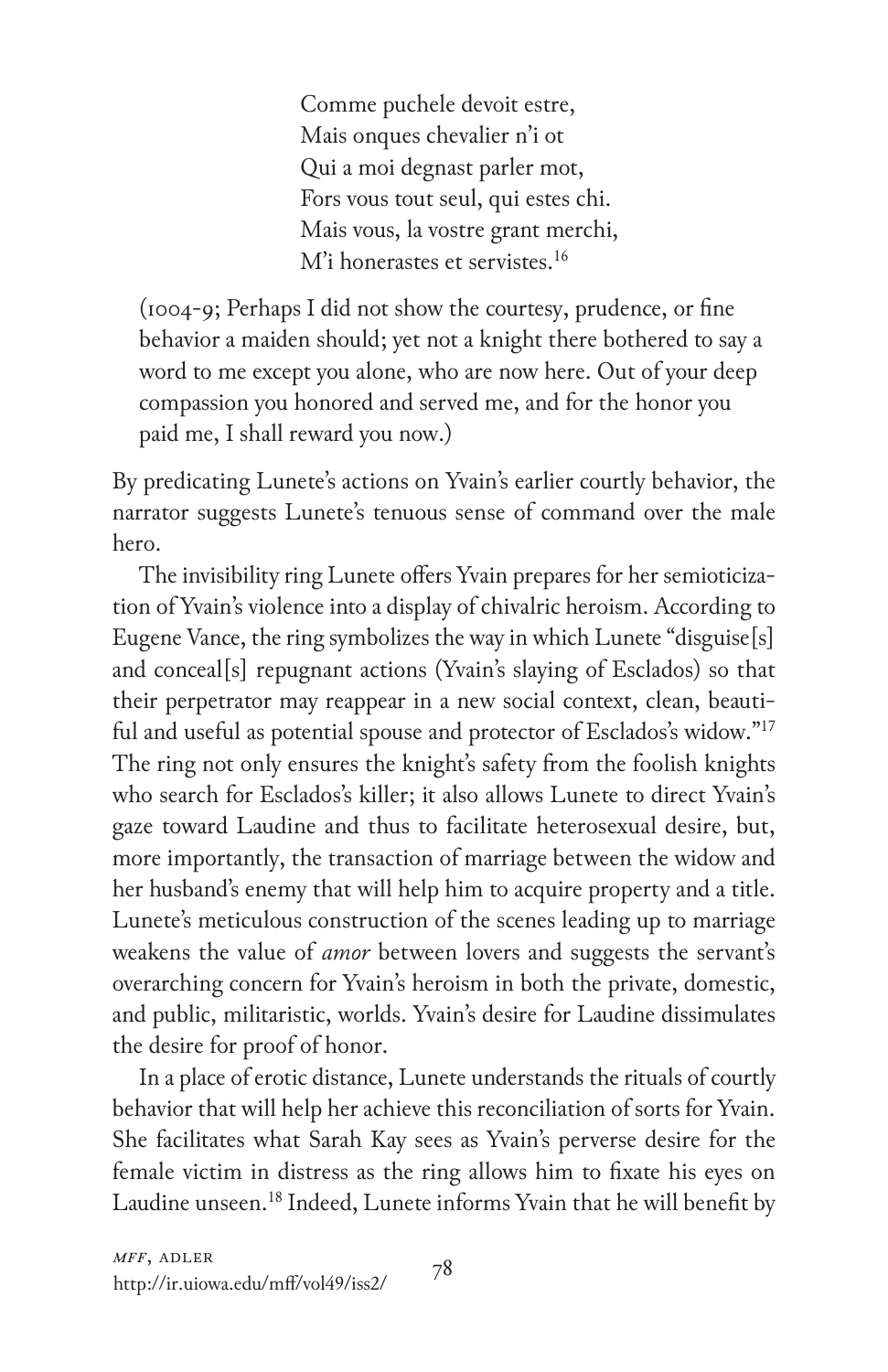following her command: "Se vous contenés a mon sens, / Si com vous devés contenir, / Grans bien vous en porra venir" (1314-16; If you follow the advice I offer you now, you will have much to gain). When Yvain first catches a glimpse of Laudine, having been positioned by the window under Lunete's direction, she stands out as a figure of distress and grief in a setting of violence and death. The representation of Laudine as hysterical and tormented by sorrow recalls the image of a suicidal Dido: "Mais de duel faire estoit si fole / C'a poi qu'ele en s'ochioit" (1150-51; But she was so distraught with grief that she was, at that moment, on the verge of suicide). Laudine is compared to a madwoman, "aussi comme femme desvee," tearing at her clothes and hair and fainting with every step she takes (1156). And yet, the intensity of her suffering only increases Yvain's excitement:

> Grant duel ai de ses biax chevax qui fin or passent, tant reluisent; d'ire m'esprennent et aguisent quant je li voi rompre et tranchier n'onques ne poent estanchier les larmes qui des iex li chïent. Toutes ches choses me dessïent. Atout che qu'ils sont plain de lermes, si che n'est ne fins ne termes, ne furent onques si bel oeil.

(1468-75; I lament so deeply her beautiful hair, which shines more brightly than pure gold. I am tormented with anger and rage to see her tear and pull it out. The tears falling from her eyes can never dry. This is not at all to my liking. Although her eyes flow with an endless stream of tears, yet there were never eyes so beautiful.)

Laudine's physical violence against herself—by clutching her own throat, wringing her hands, and beating her palms (1416-17; "se prent par la gole, / Et tort ses poins, et bat ses paumes")—is an even more dramatic source of the love that fills Yvain with desire and of the corresponding pain he experiences in not having her: "Mais de son voloir se despoire, / Car il ne puet quidier ne croire / Que ses voloirs puisse avenir"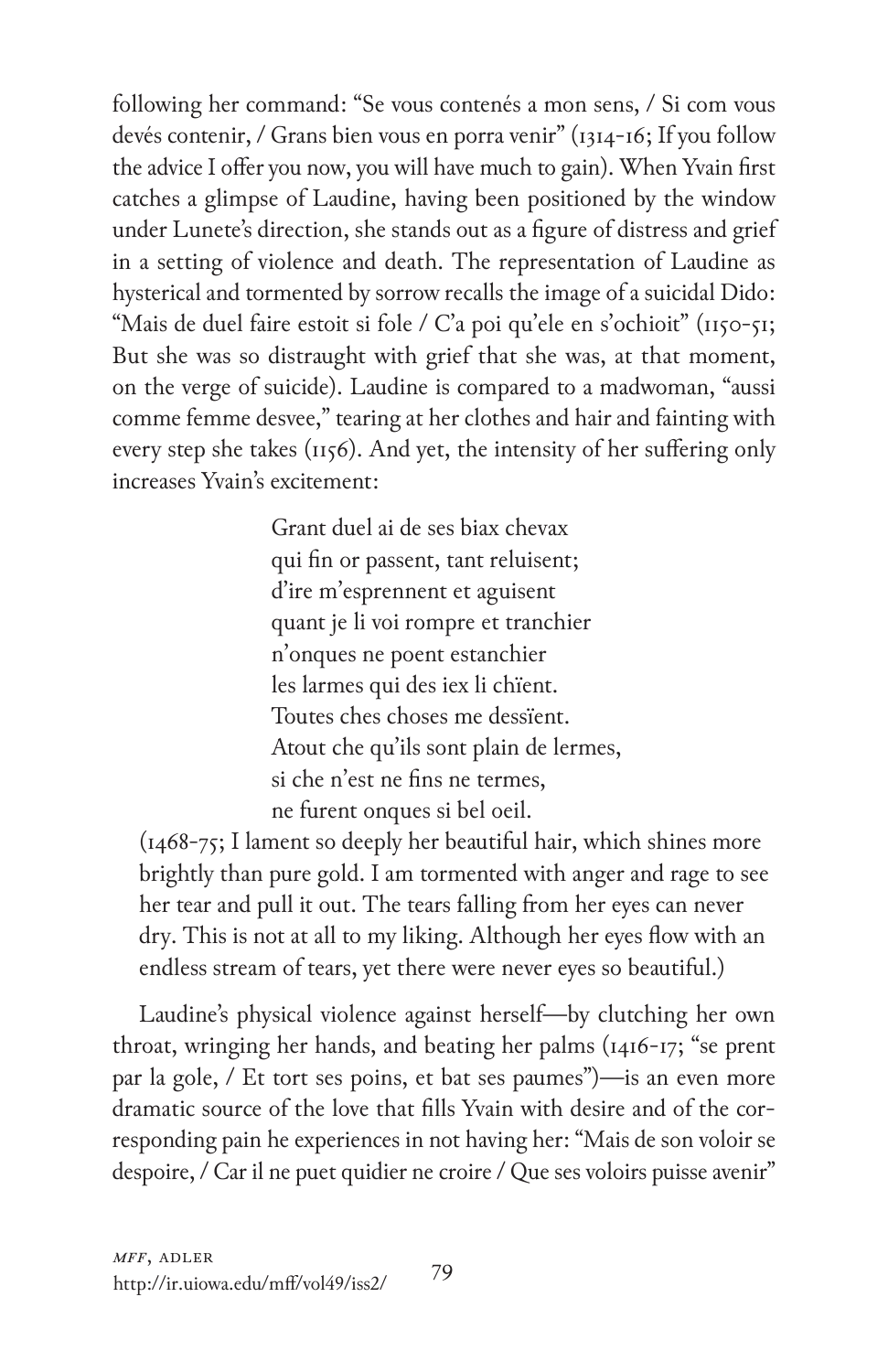(1429-31; But he despaired of his desire, unable to think or believe that it might happen).

Lunete's rational control over the situation strongly contrasts to Laudine's madness, but her decisions, which prevent Laudine's knights from finding Yvain, also exacerbate the Lady's experience of suffering. This episode appears to reflect Lunete's indifference to Laudine's grief and confirms, rather, the narrative's interest in cultivating Yvain's position as male adventurer rather than exploring the dimensions of female subjectivity. The space Laudine occupies is distinguished from the central, operative spaces which Yvain actively traverses. Furthermore, Kay makes the important point that Laudine is actually not named in the majority of the manuscripts containing *Le chevalier au lion*, underscoring "the extent to which she is abstracted from social reality."<sup>19</sup> Considering the significance of naming in Chrétien's romances, and especially in this particular romance, in which "mesire Yvains" (56) later, in his process of heroic redemption, identifies himself as the Knight of the Lion, the frequent absence of the name of the female protagonist lends meaning to the idea that Laudine's identity is static and irrelevant to the progress of the narrative.

While Laudine's female body is encoded with the language of desire and even fetishized, Lunete's speech act removes her body from the realm of desire, from being subjected to male fantasies of female corporeality. This helps Chrétien use Lunete to author Laudine's desirability as her vulnerability. Burns reads Old French romance through Hélène Cixous when she defines "female beauty" as "a product of male erotic fantasy."20 Because her desirability derives largely from the extent to which her body "is eroticized by the male gaze," the illusion of female autonomous authority is exposed and shattered.<sup>21</sup>

After subjugating her Lady's authority by taking interpretive control of Yvain's vision, Lunete next uses verbal manipulation to convince Laudine to marry her husband's murderer, giving Yvain the proof of victory he needs upon returning to Arthur's court. Here, Lunete elicits the misogyny of the romance by echoing Anna in the *Enéas*, reminding Laudine that the widowed woman cannot adequately protect a kingdom and that the male chivalric ethos is essential to the preservation of a land. Laudine is not interested in finding a new husband, just as the vestiges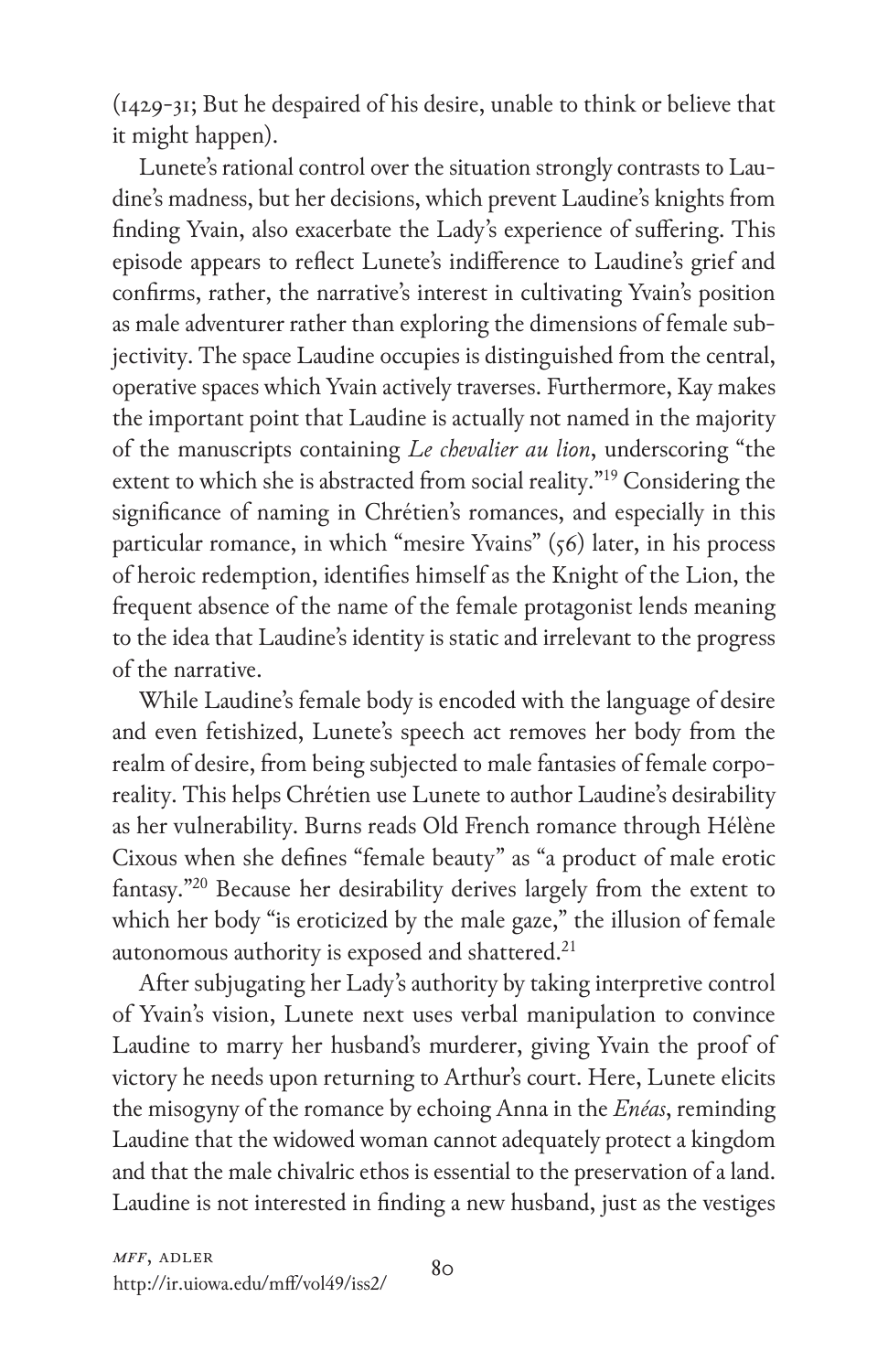of Dido's rational and queenly self make her resistant to the idea of a second marriage; but Lunete, Laudine's adviser ("maistre") and attendant ("garde"), is not afraid to remind her of national interests:

> Vostre tere qui deffendra Quant li rois Artus y venra, Qui doit venir l'autre semaine Au perron et a la fontaine?

. . . . . . . . . . . . . . . . . . . . . . . . Vous deüssiés or conseil prendre De vostre fontaine deffendre, Et vous ne fines de plourer!

(1623-27; Who will defend your land when King Arthur comes here, for he is supposed to arrive at the spring and the stone next week? . . . Now you should be planning the defense of your spring, and yet you don't stop weeping!)

Lunete exploits the profusion of affectivity to arouse Yvain's interest only to call it quickly into check to secure the kingdom's transfer to the hero. And the echoes of Anna continue: the Lady must choose the foreign knight of noble birth over the cowardly suitors already within the court validating exogamy; she must not kill herself with sorrow nor continue to mourn; and she must protect the kingdom by marrying the most able of knights. Of course, the very form of Chrétien's romance requires a result to the courtship between Laudine and Yvain that is different from Dido and Enéas's and that does not circumvent Laudine for another Lavine-type figure. While Lunete repeats several of Anna's arguments, she corrects Anna by examining the best interests of the *male* protagonist, Yvain, who must stay loyal to a male warrior ethic to maintain his masculine identity. And Lunete's validation of marriage as a *feudal* obligation becomes clear when Yvain repeats publicly what Lunete has told the Lady privately, that the arrangement is necessary because a woman cannot rule independently: "Fame ne set porter escu / Ne ne set de la lance ferir; / Molt amender et enchierir / Se puet de prendre .i. bon segnour." (2098-101; A woman is incapable of carrying a shield or striking with a lance. If our lady could marry a fine lord, she would improve and strengthen her position.)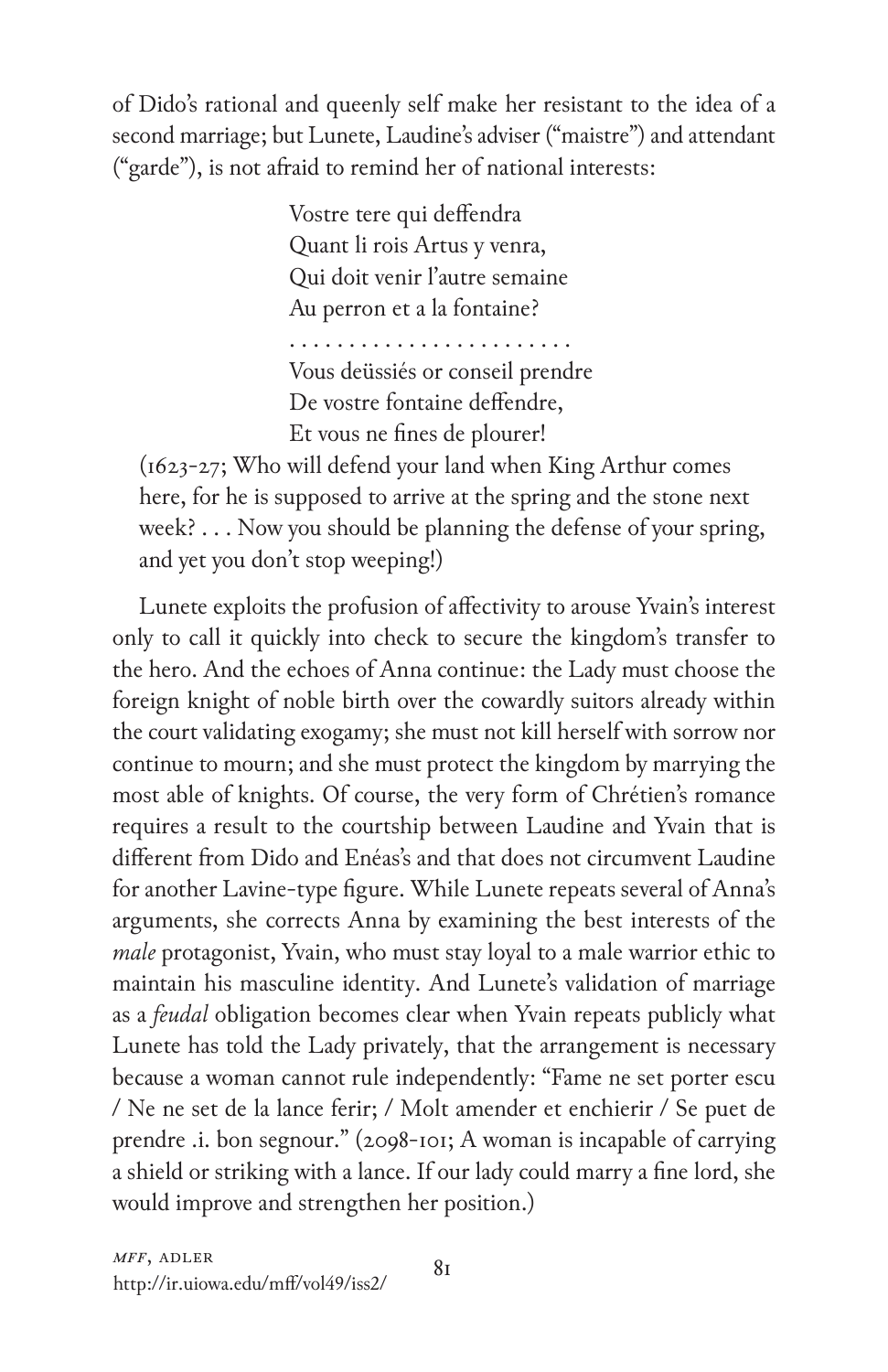Lunete's attempt to install Yvain as the master of Laudine and the court is successful and implicitly suppresses feminine power, making this section of the romance a necessary respite from the male adventure narrative. Marriage in the twelfth-century narrative, as we saw in the *Enéas*, often reflected a man's acquisition of the right to rule and territory. Historically, as Joseph J. Duggan notes, "marriage tended to be an arrangement through which kin groups could seek to increase their wealth and power."22 Indeed, Laudine becomes fused with the court over which she temporarily presides, her body refigured as property as she is transferred from Esclados to Yvain. As Vance points out, "consumer desire is now a properly heroic sentiment."<sup>23</sup>

Kay argues, on the contrary, that while the early plot of the romance is told "through the eyes of male fantasy," a "playful reversal" occurs when Yvain becomes the vulnerable lover of Laudine, leading to a situation in which he occupies "the space of the object upon which designs are made . . . a space in *her* fantasy."24 However, Lunete's control over the scenes leading up to their marriage represents the union as an opportunity to affirm the domestic feudal obligations of the Arthurian knight and to commodify the Lady. Her command helps to construct what Tracy Adams reads as a "fantastic version of the feudal notion of marriage as dynasty building and the way amor can be trained to support the process."25 Supporting my reading of heterosexual love as a false smokescreen for the chivalric achievement signified by marriage, Adams writes, "surely this love is the product of his larger desire to conquer, prove his merit, and establish himself; abduction of his newly dead opponent's wife seems to be the next logical step."26

The subsequent episodes in the romance focus on Yvain's punishment and redemption process, which depend on his quests to serve ladies in distress. Here, instances of female power prove to be short-lived, and even Lunete becomes merely a pawn in an adventure about a knight and his lion. After the marriage, when Gauvain prompts Yvain to demonstrate that he is still equipped for adventure, maintaining and reinvigorating his prowess becomes Yvain's central desire. In *Erec et Enide*, Chrétien shows the consequences for the knight who spends more time in isolation with his new bride than in tournaments and on adventure, and the threat against the hero's public identity posed by domesticity is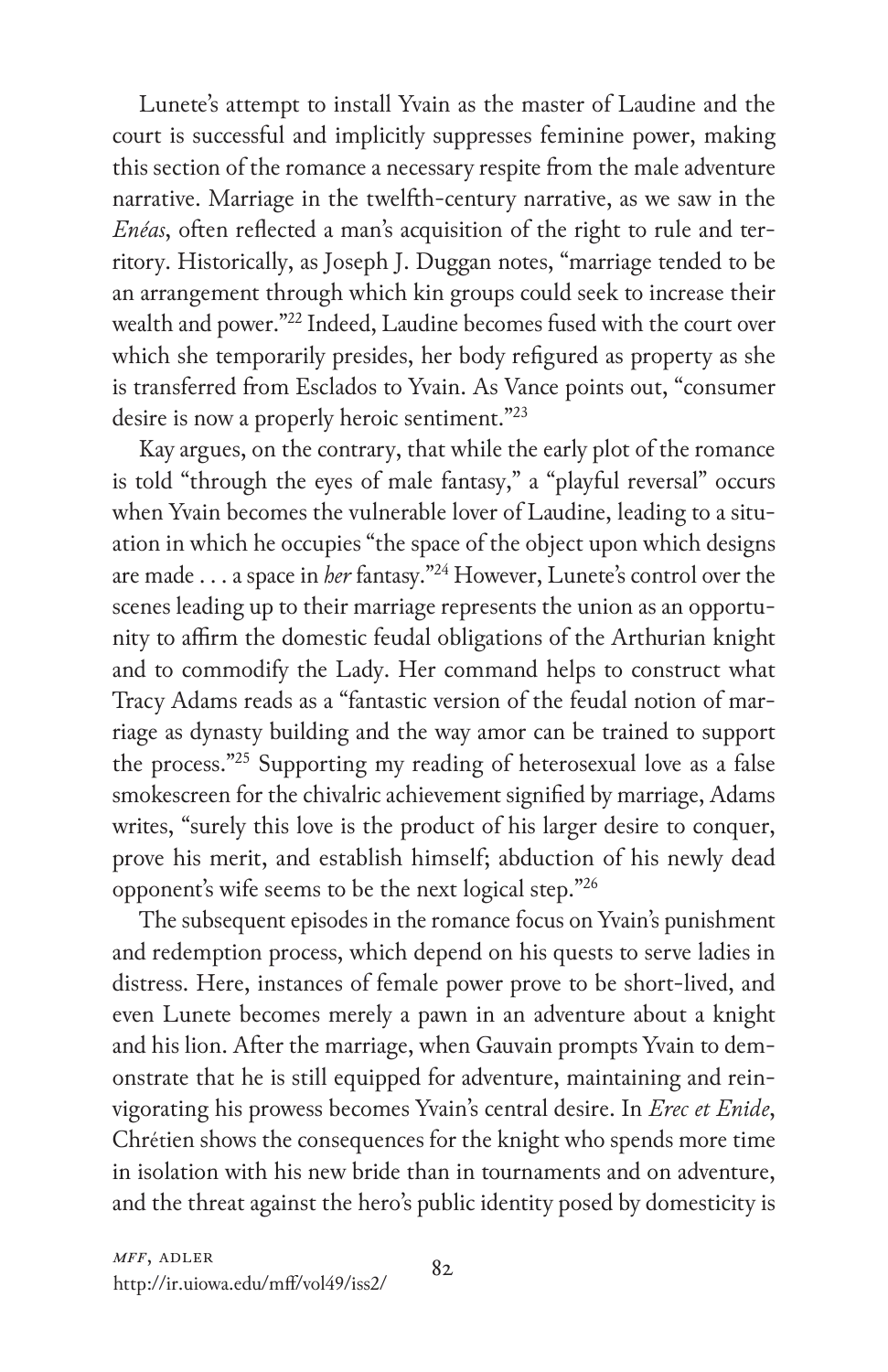once more replayed in *Le chevalier au lion*. Despite Yvain's pledged obedience to Laudine's single condition that he return by a predetermined date, however, "homosocial bonding takes precedence over heterosexual pairing," so much so that Yvain violates his wife's condition.<sup>27</sup> He forgets, moreover, his love, suggesting the artificiality of the love between Yvain and Laudine and attesting to Lunete's careful construction of their marriage. It is not until after he has missed his deadline, and thus after Laudine has rejected Yvain's return to her, that the hero once more falls into lovesickness, in which, according to James A. Schultz, "the form of the beloved becomes imprinted on the imagination and memory and becomes the object of pathological obsession."28 The news that he has, as a result of his indulgence in homosocial bonding and his endless quest for adventure, forfeited his wife's love and incurred shame ("honte") resuscitates Yvain's memory of his wife and drives him out into the wilderness. But even in the woods, where it seems he is being punished and corrected for his loss of remembrance of his wife, Yvain undergoes a recuperative project in which he become the Knight of the Lion and fosters an even greater sense of heroic masculine identity than before.

Yvain's heroism is nearly always predicated upon the threat of female sacrifice; in particular, the new threat of rape, which Kathryn Gravdal sees as "a romance set-piece to display chivalric prowess," both exploits the image of female helplessness and gives way to Yvain's glorified salvific acts.<sup>29</sup> The recurrence of female victimization in the remaining section of the romance produces a cycle of Yvain's heroism. Yvain captures Count Alier, avenges the shame of Gauvain's sister, and frees the young women held captive in the castle of Pesme Avanture.

In the midst of this, Lunete has lost control, and her own victimization once more glaringly represents the illusiveness of female power. She has failed in her scheme to manipulate Laudine, who has accused her of lying and treason. Lunete's goal to marry off Yvain thus has proven to come at the expense of Laudine, as well as herself. The accusation made against Lunete for treason both reflects the narrative's suppression of Lunete's original influence and of empowerment through female-female friendship and provides the context for Yvain's heroism. Lunete's diminishing importance throughout the series of Yvain's rescue missions sheds light on the ambiguous, intermediary place Lunete occupies earlier in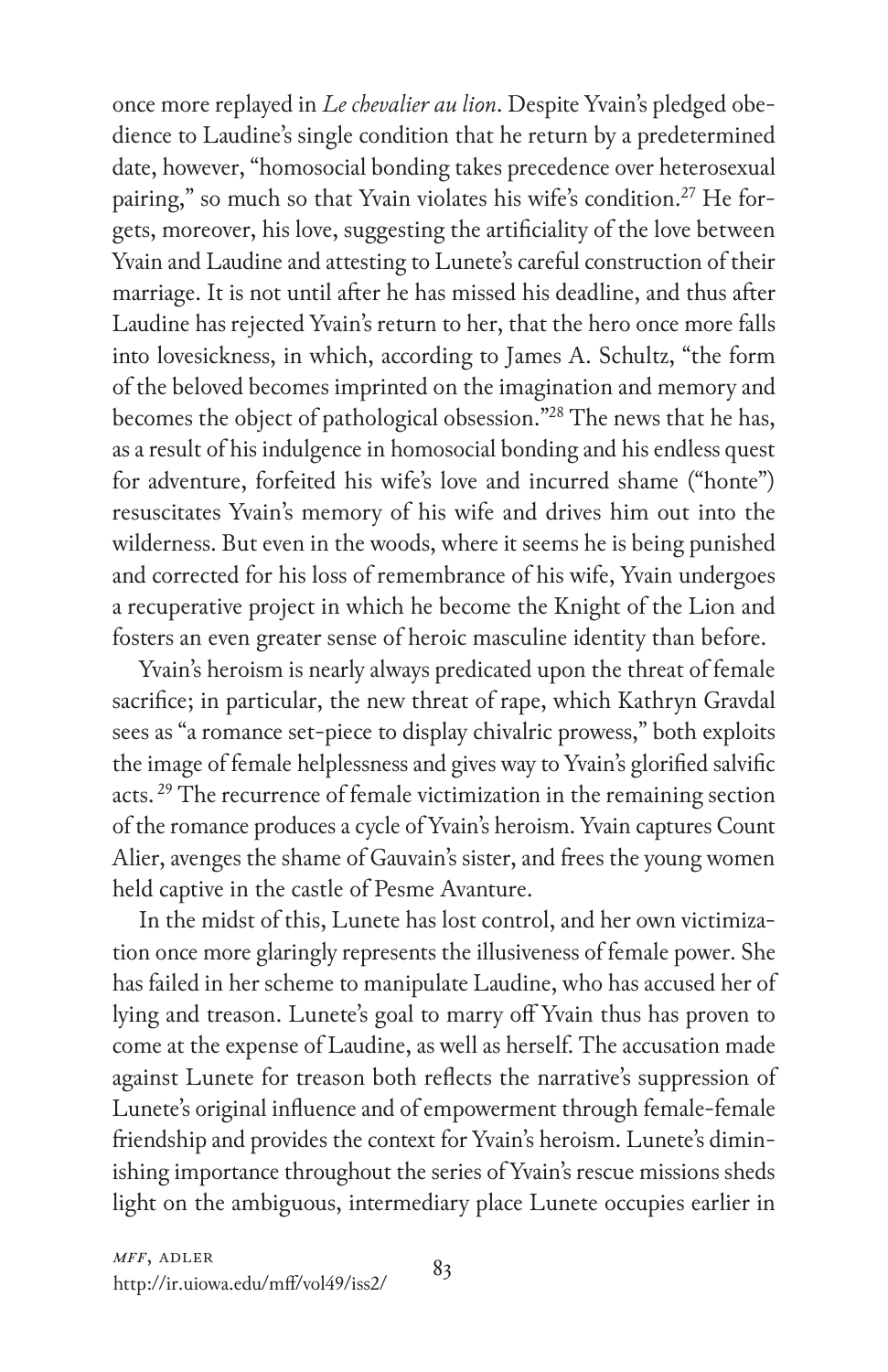the narrative. Described from the outset as a young woman, Lunete does not circulate as an object of desire in a world in which women who marry become conduits of power. While Laudine's body is eroticized, Lunete's speech act, her "friendship" with Yvain, and her previous distance from the vulnerability that makes Laudine so attractive to Yvain all remove her from the realm of desirability; she is not subjected to Yvain's fantasies of female corporeality, and because her body is not, as Luce Irigaray puts it, "an exchange value among men," she occupies an uncertain position in the court.<sup>30</sup>

The events leading up to Lunete's execution are among the trials Yvain must endure to become the savior of damsels in distress. Lunete's identity is obscured by her assimilation into a narrative pattern of female victimization. Having proved herself devoid of any feminine desirability in the early scenes of the narrative, she has likewise demonstrated her own disposability. Not even Gauvain, with whom Lunete was temporarily engaged in a courtly romance subplot, will come to her rescue as he is dedicated to finding the queen, who has recently been abducted. In this context, Yvain's rescue of Lunete proves his *valor* rather than Lunete's own *value*. When Yvain sees Lunete, clad only in a shift, dragged out by men to the stake, he is deeply disturbed, proving his ideal courtliness:

> Mesire Yvains vient, si le voit Au fu ou on la deut rüer, Et che li deut mout anuier. Courtois ne sages ne seroit Qui de riens nule en douteroit.

(4320-24; What he beheld disturbed him deeply. A man doubting this would be without courtesy or wisdom.)

Lunete, whose body, fallen into the hands of the violent seneschal and his two brothers, reduces the wily woman to a mere corporeal object, thus serves as another female victim upon whom the image of Yvain's heroism is strengthened. Lunete's kneeling position reinforces her submission to authority, and her acts of confession and contrition signify her newfound humility and a meekness that offers Yvain the occasion to resurrect her by challenging the three men and defending Lunete's honor and righteousness.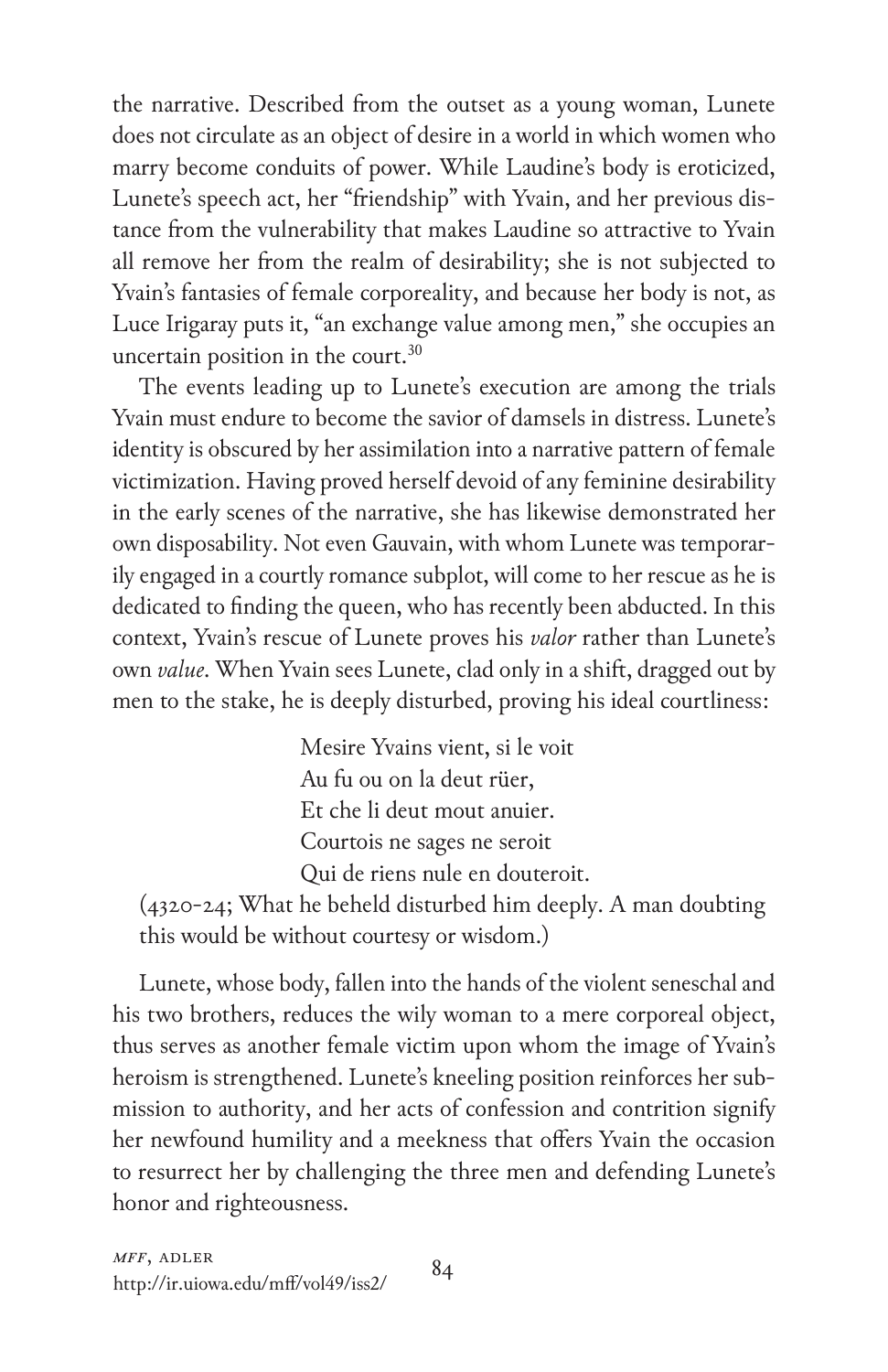Lunete's final role in the narrative suggests the cyclical nature of the romance. The "happy ending" of recuperation between friends and between lovers is tenuous and always will be as long as the male figure properly endures the struggle between preserving his fame and maintaining his obligations in marriage. Reiterating Lunete's early counsel of Laudine, the way in which Lunete facilitates her Lady's forgiveness and the lovers' reconciliation once more entails deception on the part of the female servant. Lunete constructs the same argument to convince Laudine that she must take a husband, threatening the queen with shame: "S'est ore ainsi que vous n'avés / qui deffende vostre fontaine, s/en samblerés fole et vilaine" (6558-60; The situation now is that you have no one to defend your spring, and you will look ridiculous and despicable). Laudine's exoneration of Yvain from contempt for his husbandly disobedience is predicated upon this precise element in the feudal scheme that both an earlier Lunete and Anna in the *Enéas* use to direct women to succumb to their lovers. Chrétien illustrates the outcome as a scenario of mutual satisfaction, but as Laine E. Doggett points out, "the result of the harmony of desires between a man and a woman partially legitimizes the woman's desire, but never entirely so," for, as Irigaray's comment corroborates, "woman's desire would not be expected to speak the same language as man's."31

Reading Chretien's *Le chevalier au lion* alongside the *Roman d'Enéas* demonstrates how temporary instances of powerful female speech underscore the romance topoi of female vulnerability and male heroism. The female intercessors in both texts become narrative tools, noncirculating figures who can transgress the traditional boundaries of femininity only because they function to impel the hero forward and at the expense of female independence. The insistence upon female leaders' need for male protection, in particular, reflects the twelfth-century vision of marriage as a feudal network in which masculine authority is assumed and negotiated. Both of these texts portray femininity as an ideal created by the male imagination, specifically by the fantasy of genealogical and territorial claims in the *Enéas* and the fantasy of chivalric and noble repute in *Le chevalier au lion*. 32 The female counselors represent a shift from the male-male relations that dominate the *chanson de geste*, but their work in the narratives reinforces the traditional trajectory of the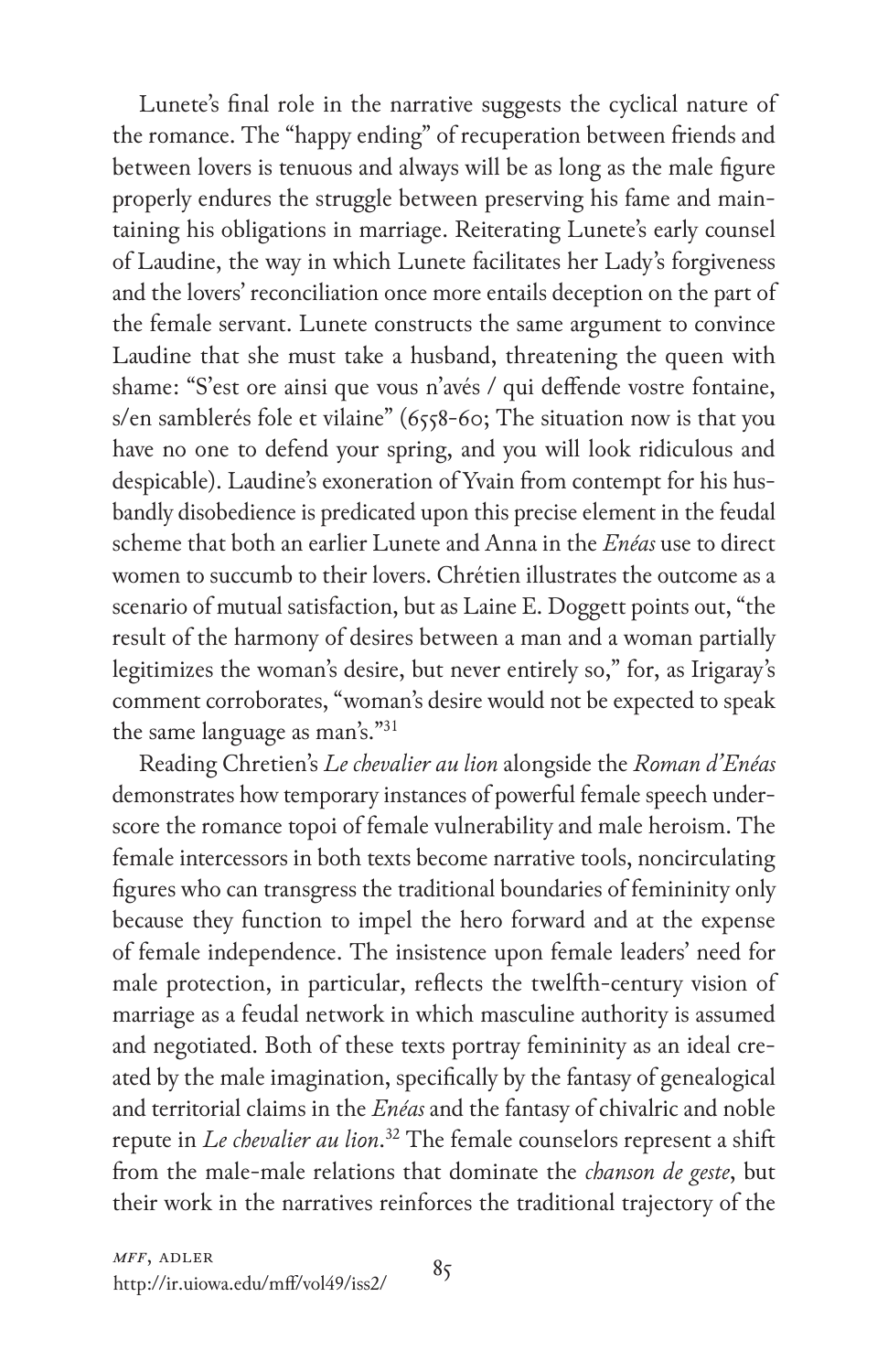romance genre, which is to exaggerate and engineer heterosexual desire, female victims, and male heroes.

*University of California—Los Angeles*

## **Q** END NOTES

1. Historically, noblewomen in the twelfth and thirteenth centuries may have played an important role alongside male rulers in spaces of power, and certainly they participated in the patronage and production of literary texts. See Theresa Earenfight, "Without the Persona of the Prince: Kings, Queens and the Idea of Monarch in Late Medieval Europe," *Gender and History* 19, no. 1 (2007): 1-21, and Zrinka Stahuljak, Virginie Greene, Sarah Kay, Sharon Kinoshita, and Peggy McCracken, *Thinking Through Chrétien de Troyes* (Cambridge: D.S. Brewer, 2011), 119.

2. Simon Gaunt, *Gender and Genre in Medieval French Literature* (Cambridge: Cambridge University Press, 1995), 71.

3. Ibid., 72.

4. Ibid., 74.

5. Ibid., 75.

6. Kathy M. Krause, "Reassesseing the Heroine: Discourse and Ideology," in *Reassessing the Heroine in Medieval French Literature*, ed. Kathy M. Krause (Gainesville: University Press of Florida, 2001), 5; E. Jane Burns, *Bodytalk: When Women Speak in Old French Literature* (Philadelphia: University of Pennsylvania Press, 1993), xii.

7. Marilynn Desmond, *Reading Dido: Gender, Textuality, and the Medieval*  Aeneid (Minneapolis: University of Minnesota Press, 1994), 99.

8. Ibid., 101.

9. *Le roman d'Enéas: édition critique d'apres le manuscrit B.N. fr. 60*, ed. Aimé Petit (Paris: Livre de Poche, 1997). Cited in text by line numbers. All English translations are from John Yunck, trans., Eneas*: A Twelfth-Century French Romance* (New York: Columbia University Press, 1974).

10. Robert W. Hanning, "*Engin* in Twelfth-Century Romance: an Examination of the *Roman d'Enéas* and Hue de Rotelande's *Ipomedon*," *Yale French Studies* 51 (1974): 82-101, 89. doi:2307/2929680.

11. Ibid., 100.

12. Christopher Baswell, "Men in the *Roman d' Enéas*," in *Medieval*